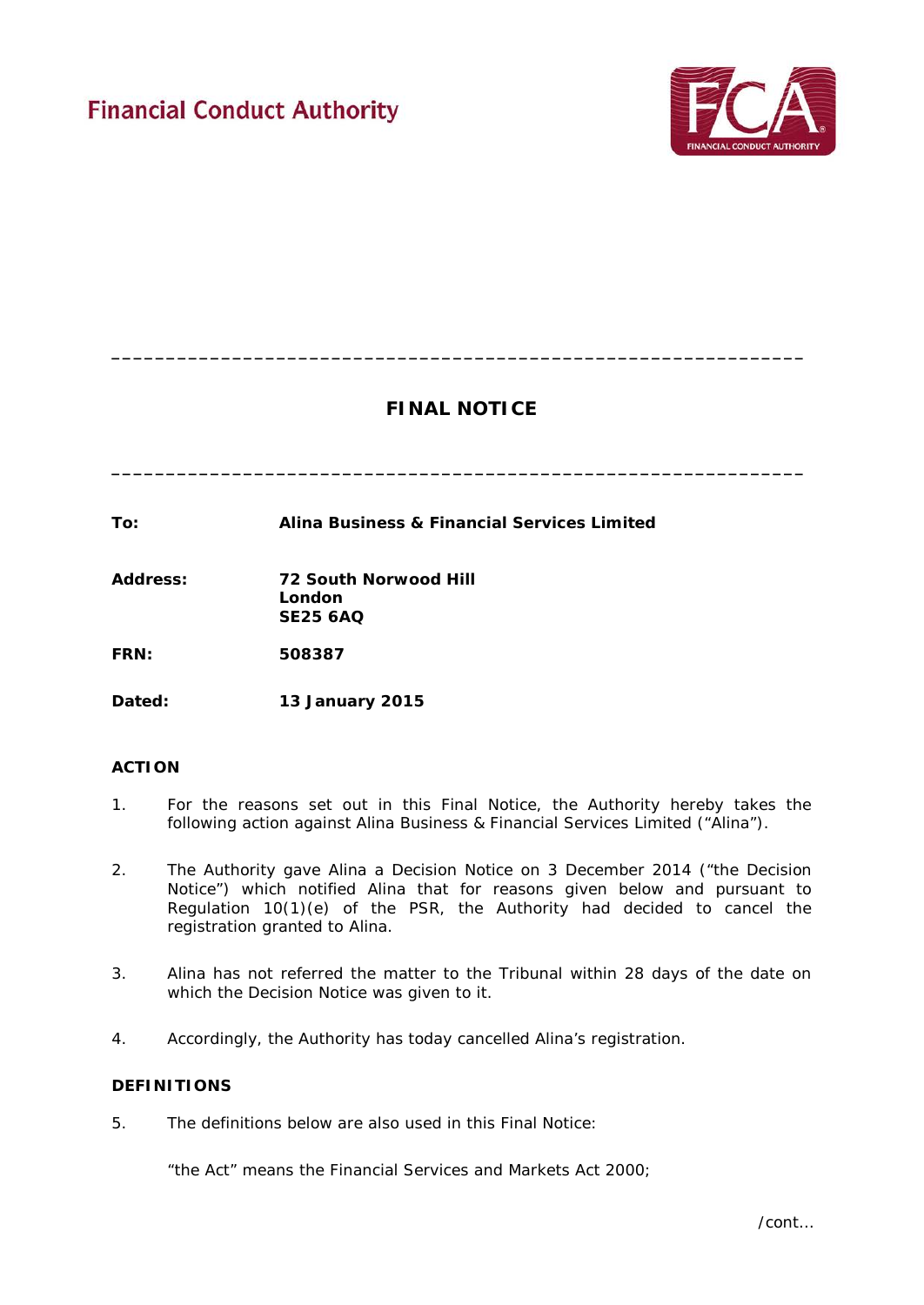"Alina's registration" means the registration granted by the Authority to Alina as an SPI under the PSR;

"the Authority" means the Financial Conduct Authority;

"the PSR" means the Payment Services Regulations 2009;

"SPI" means Small Payment Institution; and

"the Tribunal" means the Upper Tribunal (Tax and Chancery Chamber).

### **REASONS FOR THE ACTION**

- 6. On the basis of the facts and matters and conclusions described in the Warning Notice issued to Alina dated 11 November 2014, and in the Decision Notice, the Authority has concluded that Alina, an SPI which has been registered by the Authority to conduct payment services business under the PSR, no longer has any directors appointed. As Alina has no current directors, the Authority has concluded that Alina cannot meet a condition of its registration as an SPI (Regulation 13(4B)(a) of the PSR) that Alina must satisfy the Authority that it has directors of good repute and who possess the appropriate knowledge and experience to provide payment services.
- 7. As Alina has not applied to cancel its registration despite being asked by the Authority to do so, the Authority has cancelled Alina's registration as an SPI, in accordance with Regulation 10(1)(e) (as applied by Regulation 14) of the PSR.

#### **DECISION MAKER**

8. The decision which gave rise to the obligation to give this Final Notice was made by the Regulatory Decisions Committee.

### **IMPORTANT**

9. This Final Notice is given to Alina in accordance with section 390(1) of the Act (as applied by paragraph 7(b) of Part 1 of Schedule 5 to the PSR).

#### **Publicity**

- 10. Section 391(4), 391(6) and 391(7) of the Act (as applied by paragraph 7(c) of Part 1 of Schedule 5 of the PSR) apply to the publication of information about the matter to which this Final Notice relates. Under those provisions, the Authority must publish such information about the matter to which this Final Notice relates as the Authority considers appropriate. The information may be published in such manner as the Authority considers appropriate. However, the Authority may not publish information if such publication would, in the opinion of the Authority, be unfair to Alina or prejudicial to the interest of consumers.
- 11. The Authority intends to publish such information about the matter to which this Final Notice relates as it considers appropriate.